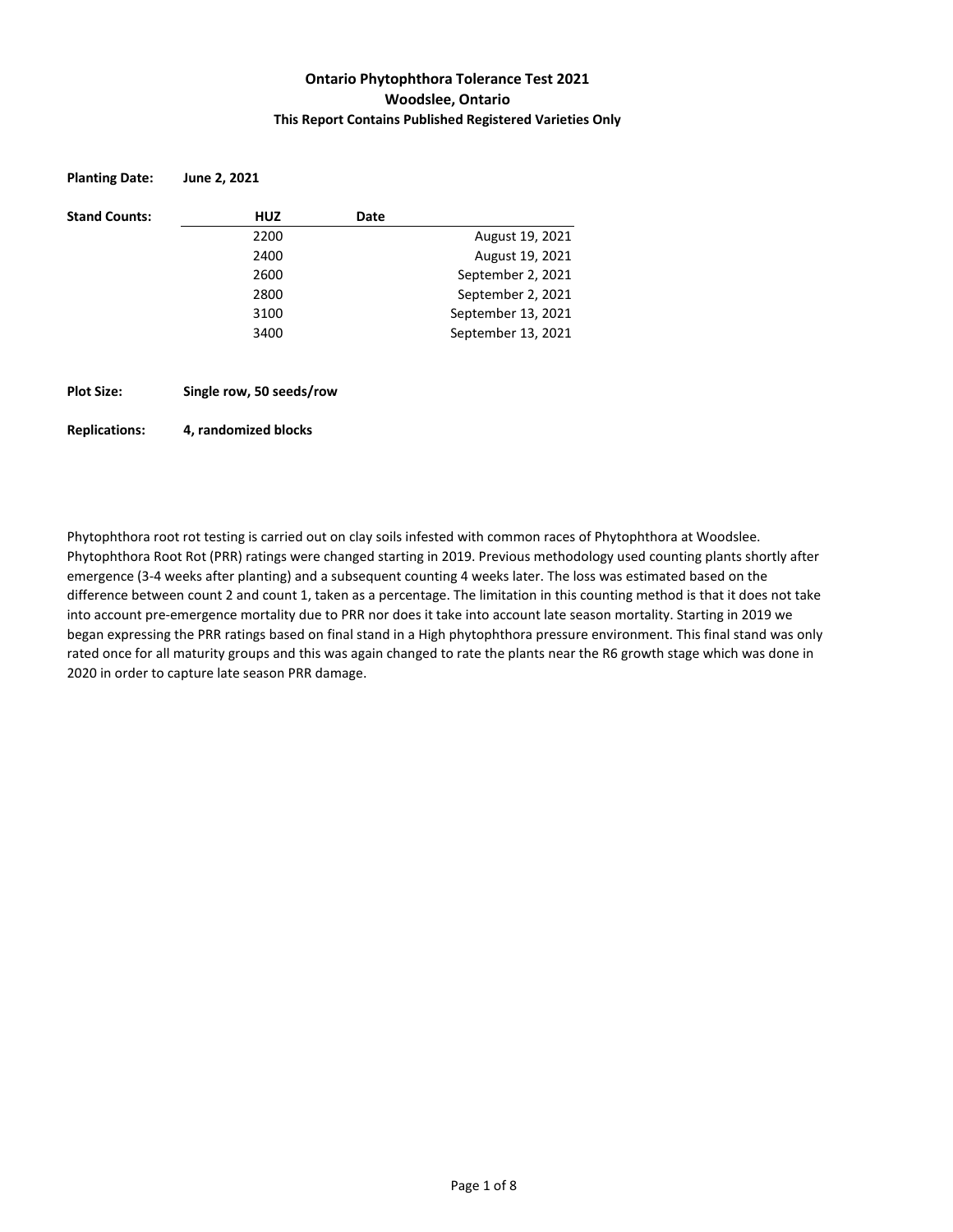| <b>Entry</b> | Name              |                                | <b>Final Stand</b> | % Stand | %loss |
|--------------|-------------------|--------------------------------|--------------------|---------|-------|
| 1            | Bourke R2X        |                                | 33.50              | 67.0    | 33.0  |
| 4            | DKB0009-89        |                                | 34.00              | 68.0    | 32.0  |
| 5            | DKB002-32         |                                | 31.25              | 62.5    | 37.5  |
| 10           | DKB00-20          |                                | 43.75              | 87.5    | 12.5  |
| 14           | DKB008-48         |                                | 34.00              | 68.0    | 32.0  |
| 15           | Mahony R2         |                                | 27.00              | 54.0    | 46.0  |
| 17           | <b>PS 0068 XR</b> |                                | 35.25              | 70.5    | 29.5  |
| 18           | PS 0074 R2        |                                | 35.50              | 71.0    | 29.0  |
| 20           | S0009-M2          |                                | 25.25              | 50.5    | 49.5  |
| 21           | S007-Y4           |                                | 35.75              | 71.5    | 28.5  |
| 22           | S007-Z1X          |                                | 41.25              | 82.5    | 17.5  |
| 23           | S008-N2           |                                | 32.75              | 65.5    | 34.5  |
| 25           | Sloan             | check - low field tolerance    | 31.50              | 63.0    | 37.0  |
| 26           | Conrad            | check – high field tolerance   | 29.50              | 59.0    | 41.0  |
| 27           | Williams          | check - medium field tolerance | 29.00              | 58.0    | 42.0  |
| 28           | OX20-8            | check- no Field tolerance      | 4.25               | 8.5     | 91.5  |
|              |                   | Mean of Entries                | 33.43              |         |       |
|              |                   | CV                             | 31.48              |         |       |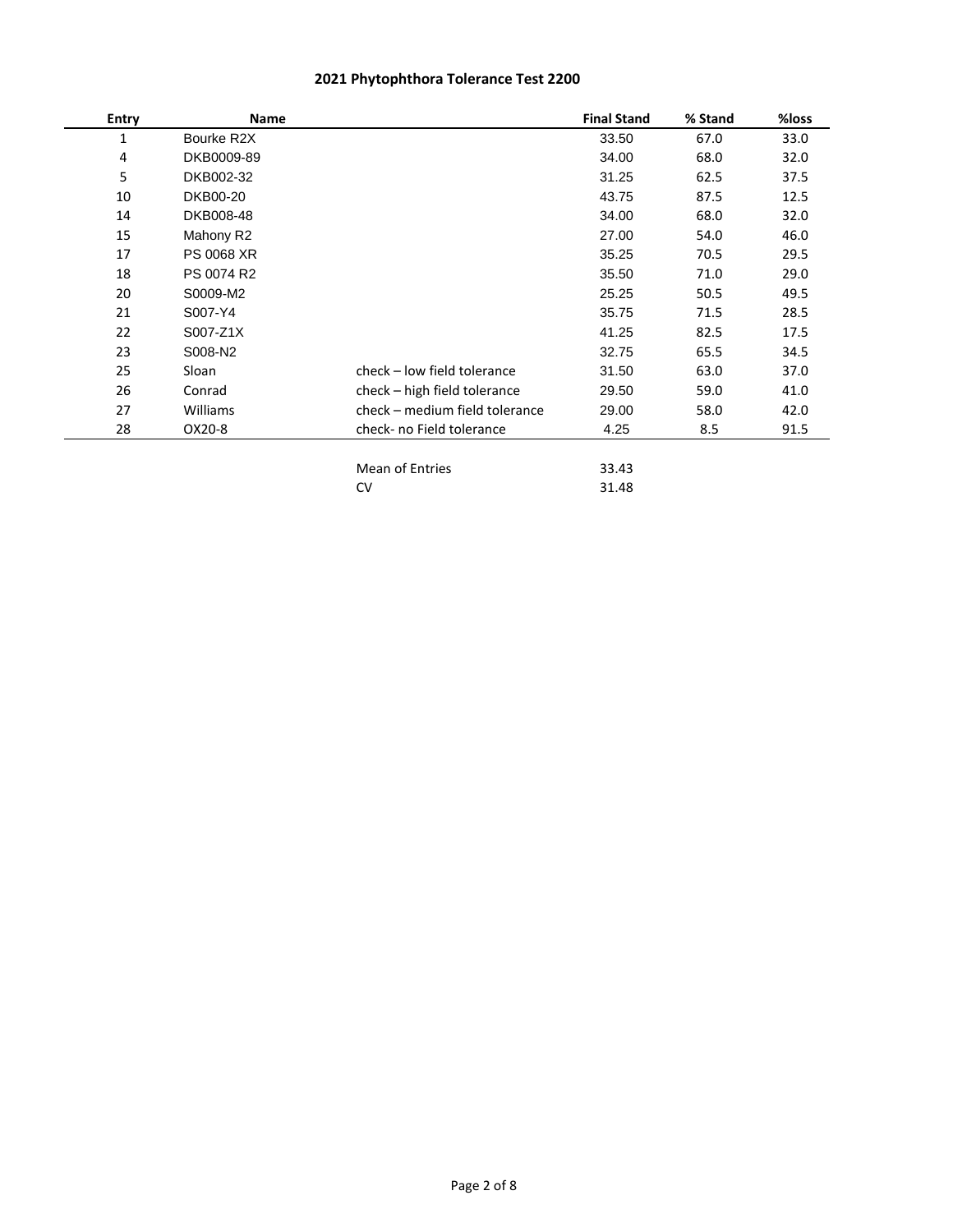| <b>Name</b>      |                                | <b>Final Stand</b>                  | % Stand        | %loss |
|------------------|--------------------------------|-------------------------------------|----------------|-------|
| LS 008R21        |                                | 31.00                               | 62.0           | 38.0  |
| PRO 2525R2       |                                | 38.25                               | 76.5           | 23.5  |
| Salto R2         |                                | 38.00                               | 76.0           | 24.0  |
| S01-C4X          |                                | 39.25                               | 78.5           | 21.5  |
| PRO 03X74        |                                | 36.00                               | 72.0           | 28.0  |
| PS 0098 XR       |                                | 36.25                               | 72.5           | 27.5  |
| Donaldo R2X      |                                | 36.25                               | 72.5           | 27.5  |
| Rico R2X         |                                | 36.75                               | 73.5           | 26.5  |
| DKB008-48        |                                | 42.50                               | 85.0           | 15.0  |
| DKB00-20         |                                | 36.25                               | 72.5           | 27.5  |
| DKB03-25         |                                | 37.75                               | 75.5           | 24.5  |
| Bronco R2X       |                                | 30.50                               | 61.0           | 39.0  |
| S04-J6X          |                                | 39.75                               | 79.5           | 20.5  |
| SI 00820XTN      |                                | 30.25                               | 60.5           | 39.5  |
| SI 0320XTN       |                                | 41.25                               | 82.5           | 17.5  |
| Verso R2X        |                                | 31.75                               | 63.5           | 36.5  |
| Emilio E3        |                                | 36.50                               | 73.0           | 27.0  |
| <b>S02-M4XF</b>  |                                | 40.25                               | 80.5           | 19.5  |
| SI 00620XTN      |                                | 38.75                               | 77.5           | 22.5  |
| <b>SI 007XTN</b> |                                | 31.75                               | 63.5           | 36.5  |
| Sloan            | check - low field tolerance    | 25.75                               | 51.5           | 48.5  |
| Conrad           | check - high field tolerance   | 40.75                               | 81.5           | 18.5  |
| Williams         | check - medium field tolerance | 38.50                               | 77.0           | 23.0  |
| OX20-8           | check- no Field tolerance      | 4.75                                | 9.5            | 90.5  |
|                  |                                |                                     |                |       |
|                  |                                |                                     |                |       |
|                  |                                | <b>Mean of Entries</b><br><b>CV</b> | 36.45<br>28.47 |       |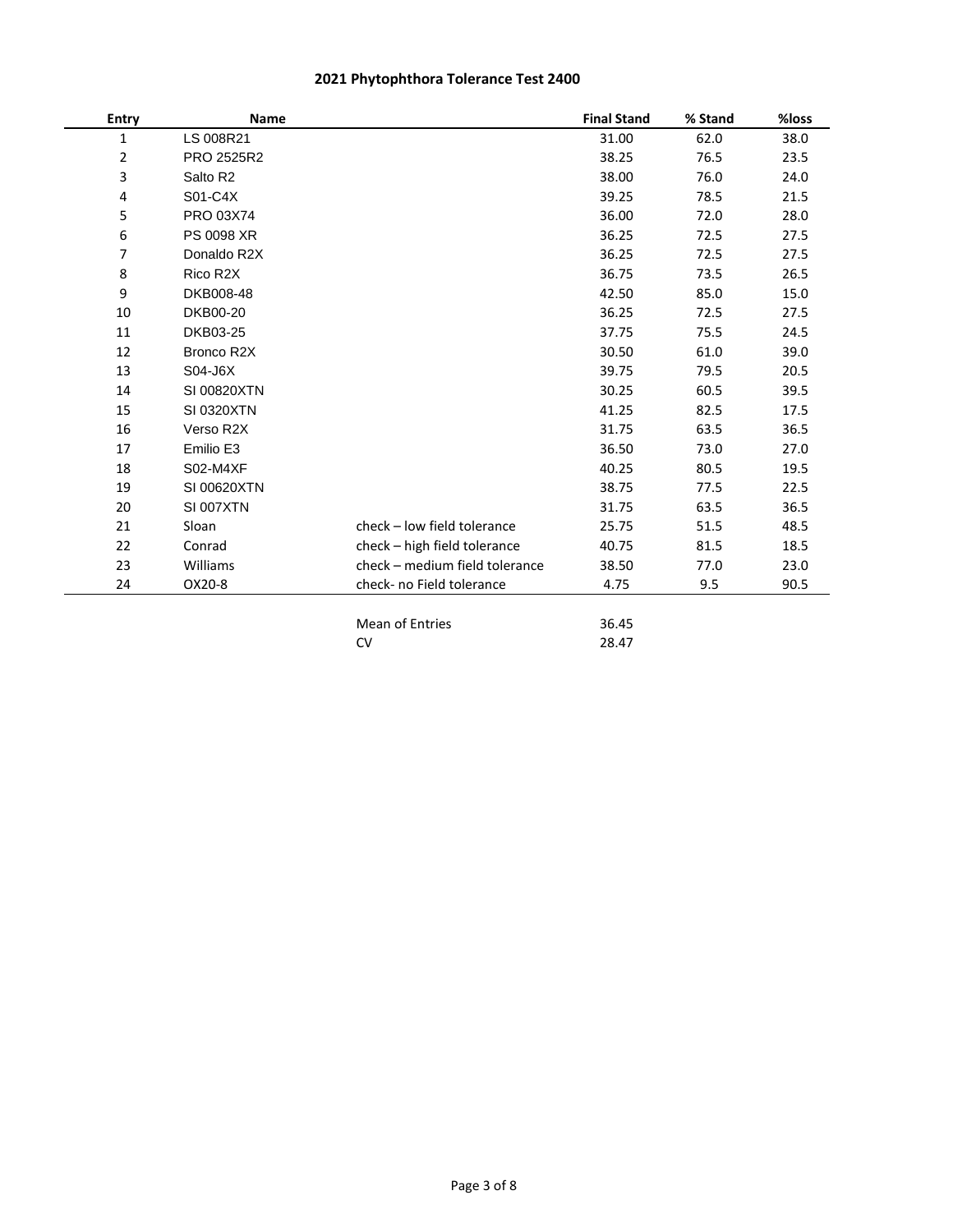| Entry       | <b>Name</b>          | <b>Final Stand</b> | % Stand  | %loss |
|-------------|----------------------|--------------------|----------|-------|
| $\mathbf 1$ | <b>OAC Lakeview</b>  | 35.25              | 70.5     | 29.5  |
| $\mathbf 2$ | OAC Champion         | 28.75              | 57.5     | 42.5  |
| 3           | OAC Wallace          | 35.50              | 71.0     | 29.0  |
| 4           | OAC Drayton          | 39.00              | 78.0     | 22.0  |
| 5           | Acora                | 34.25              | 68.5     | 31.5  |
| 6           | Kyoto                | 33.25              | 66.5     | 33.5  |
| 7           | S07-M8               | 33.50              | 67.0     | 33.0  |
| 8           | <b>OAC Strive</b>    | 35.75              | 71.5     | 28.5  |
| 9           | Astor                | $\ast$             |          |       |
| 10          | Neptune              | 37.50              | 75.0     | 25.0  |
| $11\,$      | Marula               | 32.00              | 64.0     | 36.0  |
| 12          | <b>OAC Evolution</b> | 40.00              | 80.0     | 20.0  |
| 13          | Panorama             | 35.75              | $71.5\,$ | 28.5  |
| 14          | Genesis              | 33.25              | 66.5     | 33.5  |
| 15          | Skyline              | 36.00              | 72.0     | 28.0  |
| 16          | OAC Acclaim          | 34.00              | 68.0     | 32.0  |
| 17          | S10-R2               | 33.50              | 67.0     | 33.0  |
| 18          | <b>AAC Shinju</b>    | 33.75              | 67.5     | 32.5  |
| 19          | <b>OAC Bounty</b>    | 39.00              | 78.0     | 22.0  |
| 20          | AAC Hoshi            | 27.75              | 55.5     | 44.5  |
| 21          | Angelica             | 21.25              | 42.5     | 57.5  |
| 22          | <b>OAC Hastings</b>  | 26.50              | 53.0     | 47.0  |
| 23          | <b>OAC Elevation</b> | 31.00              | 62.0     | 38.0  |
| 24          | Ezra                 | 30.00              | 60.0     | 40.0  |
| 25          | Dunham               | 34.25              | 68.5     | 31.5  |
| 26          | OAC Kamran           | 35.75              | 71.5     | 28.5  |
| 31          | <b>AAC Larkin</b>    | 28.00              | 56.0     | 44.0  |
| 32          | Kazart               | 27.50              | 55.0     | 45.0  |
| 33          | Windsor              | 35.75              | 71.5     | 28.5  |
| 34          | Mozart               | 29.75              | 59.5     | 40.5  |
| 35          | Cypress              | 37.75              | 75.5     | 24.5  |
| 36          | Atena                | 34.75              | 69.5     | 30.5  |
| 38          | Finch                | 35.75              | 71.5     | 28.5  |
| 39          | Kagawa               | 33.75              | 67.5     | 32.5  |
| 40          | Asana                | 38.50              | 77.0     | 23.0  |
| 42          | <b>AAC Kovik</b>     | *                  |          |       |
| 43          | Primo                | 29.00              | 58.0     | 42.0  |
| 45          | S04-K9               | 34.75              | 69.5     | 30.5  |
| 46          | Aurelina             | 36.75              | 73.5     | 26.5  |
| 47          | Kristian             | 38.50              | 77.0     | 23.0  |
| 48          | Asahi                | 25.50              | 51.0     | 49.0  |
| 49          | Atiron               | 34.50              | 69.0     | 31.0  |
| 50          | Arenda               | 33.50              | 67.0     | 33.0  |
| 51          | S03-P4               | 28.75              | 57.5     | 42.5  |
| 75          | Haltifo              | 31.50              | 63.0     | 37.0  |
| 82          | <b>JAGO</b>          | 33.50              | 67.0     | 33.0  |
| 83          | <b>BAFFIN</b>        | 38.00              | 76.0     | 24.0  |
| 85          | Abiola               | $\ast$             |          |       |
| 86          | Alameda              | 33.75              | 67.5     | 32.5  |
| 92          | Aya                  | 41.75              | 83.5     | 16.5  |
| 113         | Lindber              | 26.00              | 52.0     | 48.0  |
| 126         | PRO 2625R2           | 34.00              | 68.0     | 32.0  |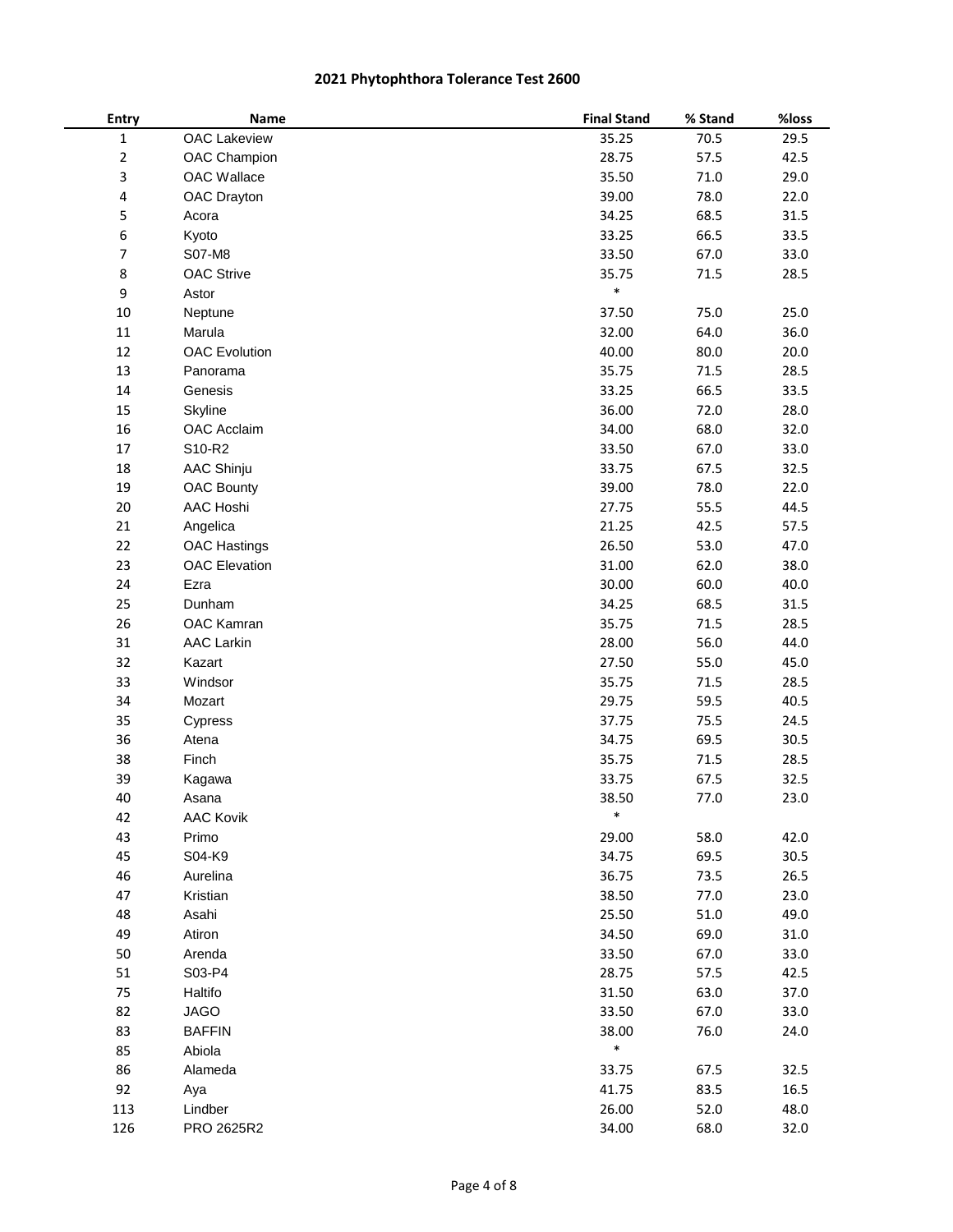| Entry | Name                                            |                                | <b>Final Stand</b> | % Stand | %loss |
|-------|-------------------------------------------------|--------------------------------|--------------------|---------|-------|
| 127   | PS 0416 R2                                      |                                | 36.75              | 73.5    | 26.5  |
| 128   | Altitude R2                                     |                                | 33.00              | 66.0    | 34.0  |
| 129   | Miko R2                                         |                                | 40.00              | 80.0    | 20.0  |
| 130   | Vertigo R2                                      |                                | 38.00              | 76.0    | 24.0  |
| 131   | S07-K5X                                         |                                | 33.50              | 67.0    | 33.0  |
| 132   | PRO 2735R2C                                     |                                | 43.00              | 86.0    | 14.0  |
| 133   | S09-R8X                                         |                                | 36.25              | 72.5    | 27.5  |
| 134   | Expand R2X                                      |                                | 37.75              | 75.5    | 24.5  |
| 135   | <b>PS 0779 XRN</b>                              |                                | 29.75              | 59.5    | 40.5  |
| 136   | PS 0229 XRN                                     |                                | 35.75              | 71.5    | 28.5  |
| 137   | Beliveau R2X                                    |                                | 43.25              | 86.5    | 13.5  |
| 138   | <b>PS 0420 XRN</b>                              |                                | 37.75              | 75.5    | 24.5  |
| 139   | DKB08-98                                        |                                | 37.75              | 75.5    | 24.5  |
| 140   | DKB11-84                                        |                                | 41.25              | 82.5    | 17.5  |
| 141   | Enyo E3                                         |                                | 37.50              | 75.0    | 25.0  |
| 142   | P07A18X                                         |                                | 37.00              | 74.0    | 26.0  |
| 143   | Nano R2X                                        |                                | 39.25              | 78.5    | 21.5  |
| 144   | S12-M5X                                         |                                | 37.25              | 74.5    | 25.5  |
| 145   | SI 0720E3N                                      |                                | 36.50              | 73.0    | 27.0  |
| 146   | SI 1120E3N                                      |                                | 38.75              | 77.5    | 22.5  |
| 147   | SI 0620XTN                                      |                                | 29.00              | 58.0    | 42.0  |
| 148   | EXP0321XRN                                      |                                | 31.75              | 63.5    | 36.5  |
| 152   | Amino R2X                                       |                                | 33.75              | 67.5    | 32.5  |
| 153   | Elico E3                                        |                                | 32.50              | 65.0    | 35.0  |
| 154   | P06A48X                                         |                                | 36.00              | 72.0    | 28.0  |
| 160   | CL1941256                                       |                                | 34.75              | 69.5    | 30.5  |
| 162   | S10-W8XF                                        |                                | 36.25              | 72.5    | 27.5  |
| 163   | SI 0921XTN                                      |                                | 36.00              | 72.0    | 28.0  |
| 165   | Samson E3                                       |                                | 38.00              | 76.0    | 24.0  |
| 166   | Shaw R2X                                        |                                | 37.00              | 74.0    | 26.0  |
| 167   | Harvey E3                                       |                                | 29.75              | 59.5    | 40.5  |
| 168   | Seabrook R2X                                    |                                | 32.00              | 64.0    | 36.0  |
| 169   | Park E3                                         |                                | 32.50              | 65.0    | 35.0  |
| 170   | Orr R2X                                         |                                | 31.75              | 63.5    | 36.5  |
| 171   | Ramage XF                                       |                                | 36.50              | 73.0    | 27.0  |
| 173   | Landmark E3                                     |                                | 33.50              | 67.0    | 33.0  |
| 174   | Sloan                                           | check - low field tolerance    | 13.75              | 27.5    | 72.5  |
| 175   | Conrad                                          | check - high field tolerance   | 30.00              | 60.0    | 40.0  |
| 176   | Williams                                        | check - medium field tolerance | 34.00              | 68.0    | 32.0  |
| 177   | OX20-8                                          | check- no Field tolerance      | 1.75               | 3.5     | 96.5  |
|       | entry had metribuzin damage, no counts provided |                                |                    |         |       |
|       |                                                 | Mean of Entries                | 33.20              |         |       |
|       |                                                 | CV                             | 24.58              |         |       |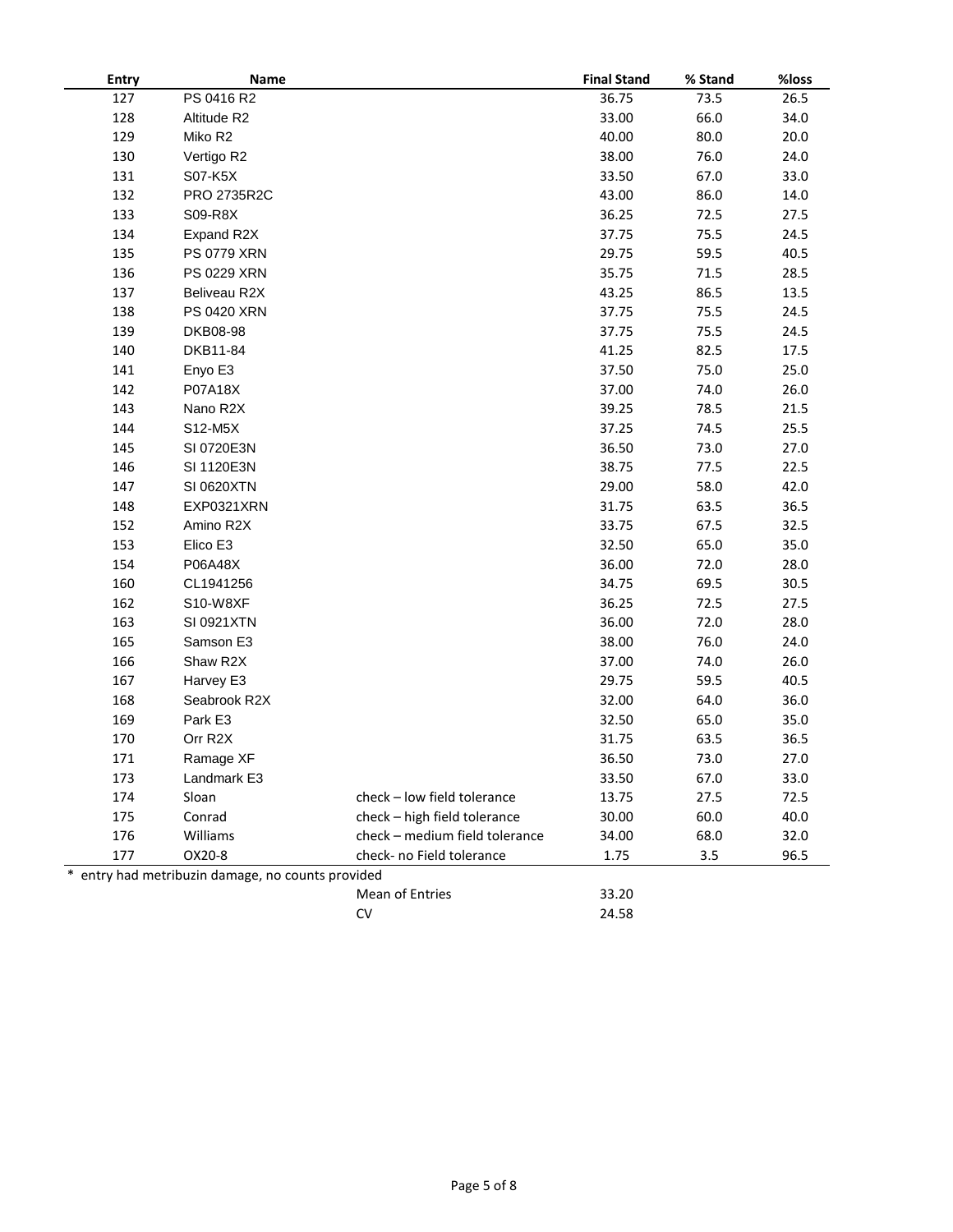| Entry          | Name               |                                | <b>Final Stand</b> | % Stand | %loss |
|----------------|--------------------|--------------------------------|--------------------|---------|-------|
| $\mathbf 1$    | DH530              |                                | 25.75              | 51.5    | 48.5  |
| $\overline{2}$ | Candor             |                                | 34.75              | 69.5    | 30.5  |
| 3              | Eider              |                                | 39.00              | 78.0    | 22.0  |
| 4              | Havane             |                                | 33.00              | 66.0    | 34.0  |
| 5              | Emperor            |                                | 31.50              | 63.0    | 37.0  |
| 6              | Osaka              |                                | 37.50              | 75.0    | 25.0  |
| $\overline{7}$ | <b>OAC Paris</b>   |                                | 35.75              | 71.5    | 28.5  |
| 8              | Zana               |                                | 32.50              | 65.0    | 35.0  |
| 9              | <b>OAC Malory</b>  |                                | 33.50              | 67.0    | 33.0  |
| 10             | Azalea             |                                | 26.00              | 52.0    | 48.0  |
|                | OAC Rush           |                                |                    |         |       |
| 11             |                    |                                | 36.00              | 72.0    | 28.0  |
| 12             | OAC Aberdeen       |                                | 35.50              | 71.0    | 29.0  |
| 13             | Laurentian         |                                | 35.50              | 71.0    | 29.0  |
| 14             | Odessa             |                                | 39.50              | 79.0    | 21.0  |
| 15             | Barton             |                                | 36.75              | 73.5    | 26.5  |
| 17             | S12-J7             |                                | 38.50              | 77.0    | 23.0  |
| 30             | Bercika            |                                | 34.25              | 68.5    | 31.5  |
| 31             | Baltazar           |                                | 37.75              | 75.5    | 24.5  |
| 32             | Forto              |                                | 39.75              | 79.5    | 20.5  |
| 33             | Taku               |                                | 33.00              | 66.0    | 34.0  |
| 56             | PRO 3025R2C        |                                | 34.50              | 69.0    | 31.0  |
| 57             | P19A14X            |                                | 42.50              | 85.0    | 15.0  |
| 58             | PS 1338 XRN        |                                | 34.25              | 68.5    | 31.5  |
| 59             | DKB15-54           |                                | 38.75              | 77.5    | 22.5  |
| 60             | <b>PS 1119 XRN</b> |                                | 31.00              | 62.0    | 38.0  |
| 61             | Dionne R2X         |                                | 38.50              | 77.0    | 23.0  |
| 62             | S14-U9X            |                                | 34.00              | 68.0    | 32.0  |
| 63             | P16T71E            |                                | 40.25              | 80.5    | 19.5  |
| 64             | <b>PRO 13X836N</b> |                                | 33.75              | 67.5    | 32.5  |
| 65             | <b>PRO 15X926N</b> |                                | 27.00              | 54.0    | 46.0  |
| 66             | Rondo R2X          |                                | 37.25              | 74.5    | 25.5  |
| 67             | DKB11-51           |                                | 33.00              | 66.0    | 34.0  |
| 68             | DKB19-80           |                                | 39.75              | 79.5    | 20.5  |
| 69             | DKB14-65           |                                | 35.75              | 71.5    | 28.5  |
| 70             | <b>PS 1520 XRN</b> |                                | 36.75              | 73.5    | 26.5  |
| 71             | Neo R2X            |                                | 35.50              | 71.0    | 29.0  |
| 72             | S16-K2X            |                                | 34.50              | 69.0    | 31.0  |
| 73             | Savard E3          |                                | 39.75              | 79.5    | 20.5  |
| 74             | SI 1520E3N         |                                | 40.50              | 81.0    | 19.0  |
| 75             | <b>SI 1820XTN</b>  |                                | 41.75              | 83.5    | 16.5  |
| 76             | <b>EXP1421EN</b>   |                                | 38.25              | 76.5    | 23.5  |
| 77             | <b>EXP1721EN</b>   |                                | 43.25              | 86.5    | 13.5  |
| 79             | Pico R2X           |                                | 34.25              | 68.5    | 31.5  |
| 80             | P17A51X            |                                | 36.25              | 72.5    | 27.5  |
| 81             | 14-W6E3            |                                | 37.50              | 75.0    | 25.0  |
| 82             | S14-C7XF           |                                | 37.50              | 75.0    | 25.0  |
| 85             | Keith XF           |                                | 37.00              | 74.0    | 26.0  |
| 86             | Compass E3         |                                | 36.25              | 72.5    | 27.5  |
| 87             | Sloan              | check - low field tolerance    | 26.00              | 52.0    | 48.0  |
| 88             | Conrad             | check - high field tolerance   | 40.00              | 80.0    | 20.0  |
| 89             | Williams           | check - medium field tolerance | 37.25              | 74.5    | 25.5  |
| 90             | OX20-8             | check- no Field tolerance      | 2.25               | 4.5     | 95.5  |
|                |                    | Mean of Entries                | 36.03              |         |       |
|                |                    | ${\sf CV}$                     | 22.10              |         |       |
|                |                    |                                |                    |         |       |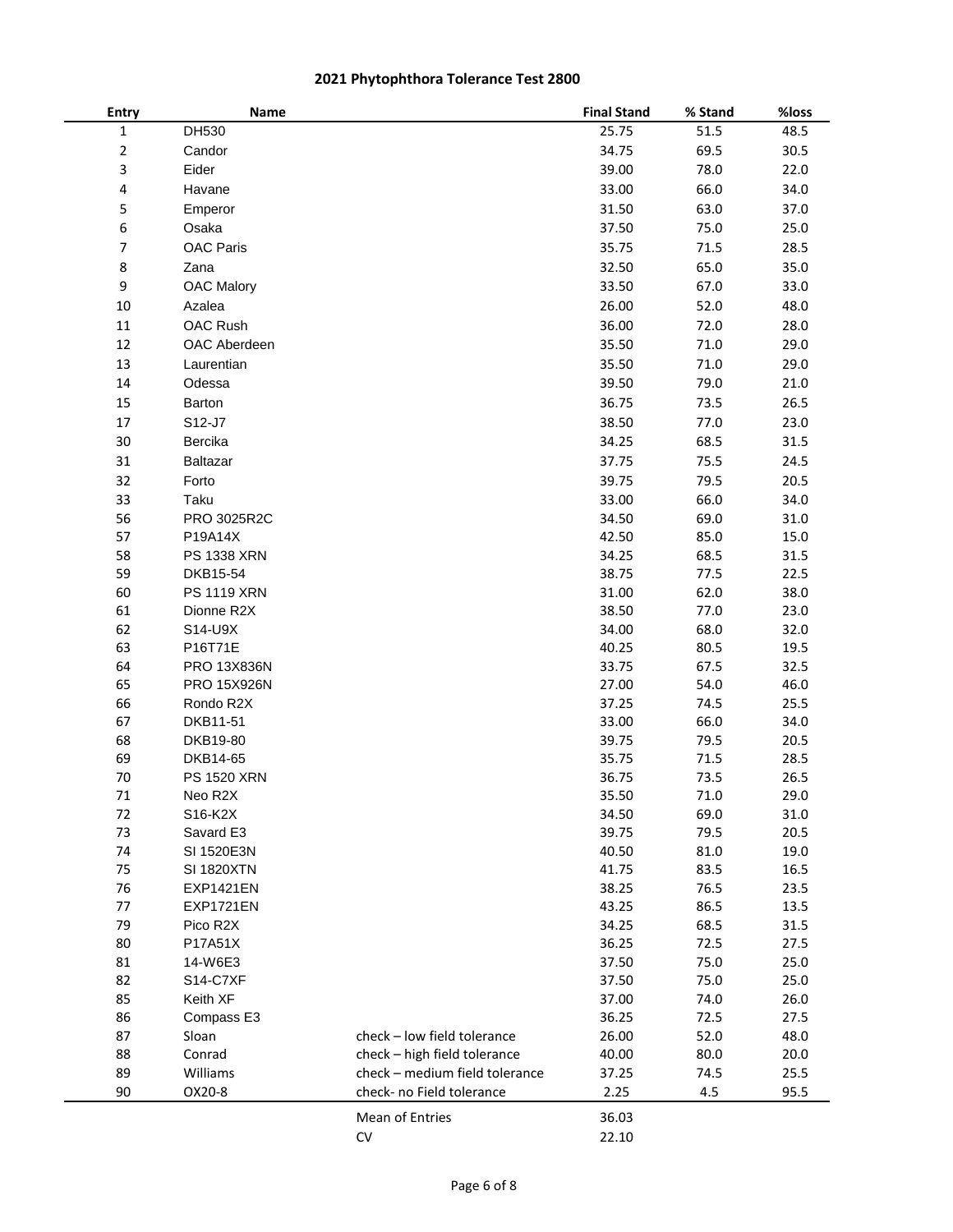| <b>Name</b>        |                                | <b>Final Stand</b>                              | % Stand        | %loss |
|--------------------|--------------------------------|-------------------------------------------------|----------------|-------|
| <b>OAC</b> Kent    |                                | 36.75                                           | 73.5           | 26.5  |
| <b>OAC Marvel</b>  |                                | 39.50                                           | 79.0           | 21.0  |
| SG 2311            |                                | 35.75                                           | 71.5           | 28.5  |
| AAC 26-15          |                                | 37.00                                           | 74.0           | 26.0  |
| <b>OAC Bruton</b>  |                                | 33.50                                           | 67.0           | 33.0  |
| AAC Big Ben        |                                | 41.25                                           | 82.5           | 17.5  |
| <b>AAC Wigle</b>   |                                | 32.25                                           | 64.5           | 35.5  |
| P21A20             |                                | 33.00                                           | 66.0           | 34.0  |
| S20-M1             |                                | 32.75                                           | 65.5           | 34.5  |
| S21-C6             |                                | 35.75                                           | 71.5           | 28.5  |
| Hickstead          |                                | 41.50                                           | 83.0           | 17.0  |
| <b>PS 2020 XRN</b> |                                | 36.00                                           | 72.0           | 28.0  |
| <b>PS 2444 XRN</b> |                                | 32.50                                           | 65.0           | 35.0  |
| <b>PS 2666 XRN</b> |                                | 32.25                                           | 64.5           | 35.5  |
| Express R2X        |                                | 39.00                                           | 78.0           | 22.0  |
| S20-L8X            |                                | 35.25                                           | 70.5           | 29.5  |
| S22-J4X            |                                | 34.50                                           | 69.0           | 31.0  |
| DKB23-40           |                                | 30.50                                           | 61.0           | 39.0  |
| DKB25-57           |                                | 36.00                                           | 72.0           | 28.0  |
| PS 2120 EN         |                                | 33.50                                           | 67.0           | 33.0  |
| S20-E3             |                                | 35.00                                           | 70.0           | 30.0  |
| <b>PS 2521 XFN</b> |                                | 36.75                                           | 73.5           | 26.5  |
| <b>DKB21-30XF</b>  |                                | 39.75                                           | 79.5           | 20.5  |
| <b>SI 2121XTN</b>  |                                | 40.25                                           | 80.5           | 19.5  |
| SI 2321E3N         |                                | 39.50                                           | 79.0           | 21.0  |
| Ranger R2X         |                                | 40.50                                           | 81.0           | 19.0  |
| Cohen R2X          |                                | 46.00                                           | 92.0           | 8.0   |
| Curve E3           |                                | 32.50                                           | 65.0           | 35.0  |
| Sloan              | check - low field tolerance    | 18.25                                           | 36.5           | 63.5  |
| Conrad             |                                | 30.25                                           | 60.5           | 39.5  |
|                    | check - medium field tolerance |                                                 |                | 30.0  |
| OX20-8             | check- no Field tolerance      | 1.50                                            | 3.0            | 97.0  |
|                    |                                |                                                 |                |       |
|                    | CV                             | 22.31                                           |                |       |
|                    | Williams                       | check - high field tolerance<br>Mean of Entries | 35.00<br>37.07 | 70.0  |